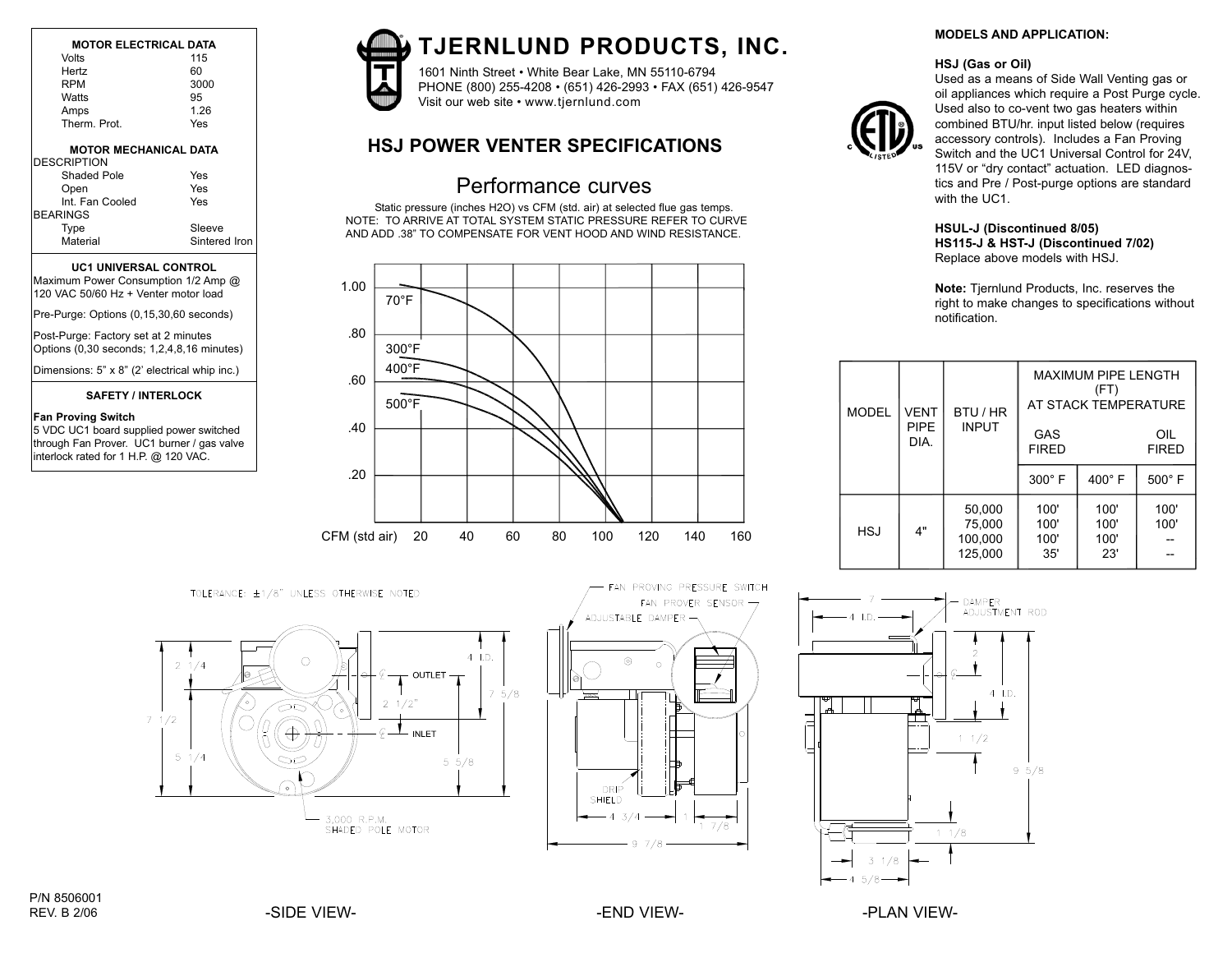| <b>MOTOR ELECTRICAL DATA</b> |      | <b>TJERNLUND PROI</b>                   |
|------------------------------|------|-----------------------------------------|
| Volts                        | 115  |                                         |
| Hertz                        | 60   | 1601 Ninth Street . White Bear Lake, MI |
| <b>RPM</b>                   | 3000 | PHONE (800) 255-4208 • (651) 426-299    |
| Watts                        | 95   | Visit our web site • www.tjernlund.com  |
| Amps                         | 1.26 |                                         |
| Therm. Prot.                 | Yes  |                                         |
| <b>MOTOR MECHANICAL DATA</b> |      | <b>HS1 POWER VENTER SPEC</b>            |

| <b>DESCRIPTION</b> |               |
|--------------------|---------------|
| Shaded Pole        | Yes           |
| Open               | Yes           |
| Int. Fan Cooled    | Yes           |
| <b>BEARINGS</b>    |               |
| Type               | Sleeve        |
| Material           | Sintered Iron |

## **UC1 UNIVERSAL CONTROL**

Maximum Power Consumption 1/2 Amp @ 120 VAC 50/60 Hz + Venter motor load

Pre-Purge: Options (0,15,30,60 seconds)

Post-Purge: Factory set at 2 minutes Options (0,30 seconds; 1,2,4,8,16 minutes)

Dimensions: 5" x 8" (2' electrical whip inc.)

# **SAFETY / INTERLOCK Fan Proving Switch**

5 VDC UC1 board supplied power switched through Fan Prover. UC1 burner / gas valve interlock rated for 1 H.P. @ 120 VAC.



# **TJERNLUND PRODUCTS, INC.**

1601 Ninth Street • White Bear Lake, MN 55110-6794 PHONE (800) 255-4208 • (651) 426-2993 • FAX (651) 426-9547

## **HS1 POWER VENTER SPECIFICATIONS**

## Performance curves

Static pressure (inches H2O) vs CFM (std. air) at selected flue gas temps. NOTE: TO ARRIVE AT TOTAL SYSTEM STATIC PRESSURE REFER TO CURVE AND ADD .38" TO COMPENSATE FOR VENT HOOD AND WIND RESISTANCE.



## **MODELS AND APPLICATION:**

#### **HS1 (Gas or Oil)**



Used as a means of Side Wall Venting gas or oil appliances which require a Post Purge cycle. Used also to co-vent multiple heaters within combined BTU/hr. input listed below (requires accessory controls). Includes a Fan Proving Switch and the UC1 Universal Control for 24V, 115V or "dry contact" actuation. LED diagnostics and Pre / Post-purge options are standard with the UC1.

## **HSUL-1 (Discontinued 8/05) HS115-1 & HST-1 (Discontinued 7/02)** Replace above models with HS1.

**Note:** Tjernlund Products, Inc. reserves the right to make changes to specifications without notification.

| <b>MODEL</b>    | <b>VENT</b><br><b>INPUT</b><br><b>PIPE</b><br>DIA. | BTU / HR                                 |                             | (FT)                | <b>MAXIMUM PIPE LENGTH</b><br>AT STACK TEMPERATURE |  |
|-----------------|----------------------------------------------------|------------------------------------------|-----------------------------|---------------------|----------------------------------------------------|--|
|                 |                                                    |                                          | GAS<br><b>FIRED</b>         |                     | OIL<br><b>FIRED</b>                                |  |
|                 |                                                    |                                          | 300° F                      | 400° F              | $500^\circ$ F                                      |  |
|                 | 4"                                                 | 150,000<br>200,000<br>250,000<br>300.000 | 100'<br>87'<br>40'<br>4'    | 60'<br>57'<br>12'   | 35'<br>27'                                         |  |
| HS <sub>1</sub> | 6"                                                 | 150,000<br>200,000<br>250,000<br>300,000 | 100'<br>100'<br>100'<br>30' | 100'<br>100'<br>92' | 100'<br>100'                                       |  |

TOLERANCE: ±1/8" UNLESS OTHERWISE NOTED